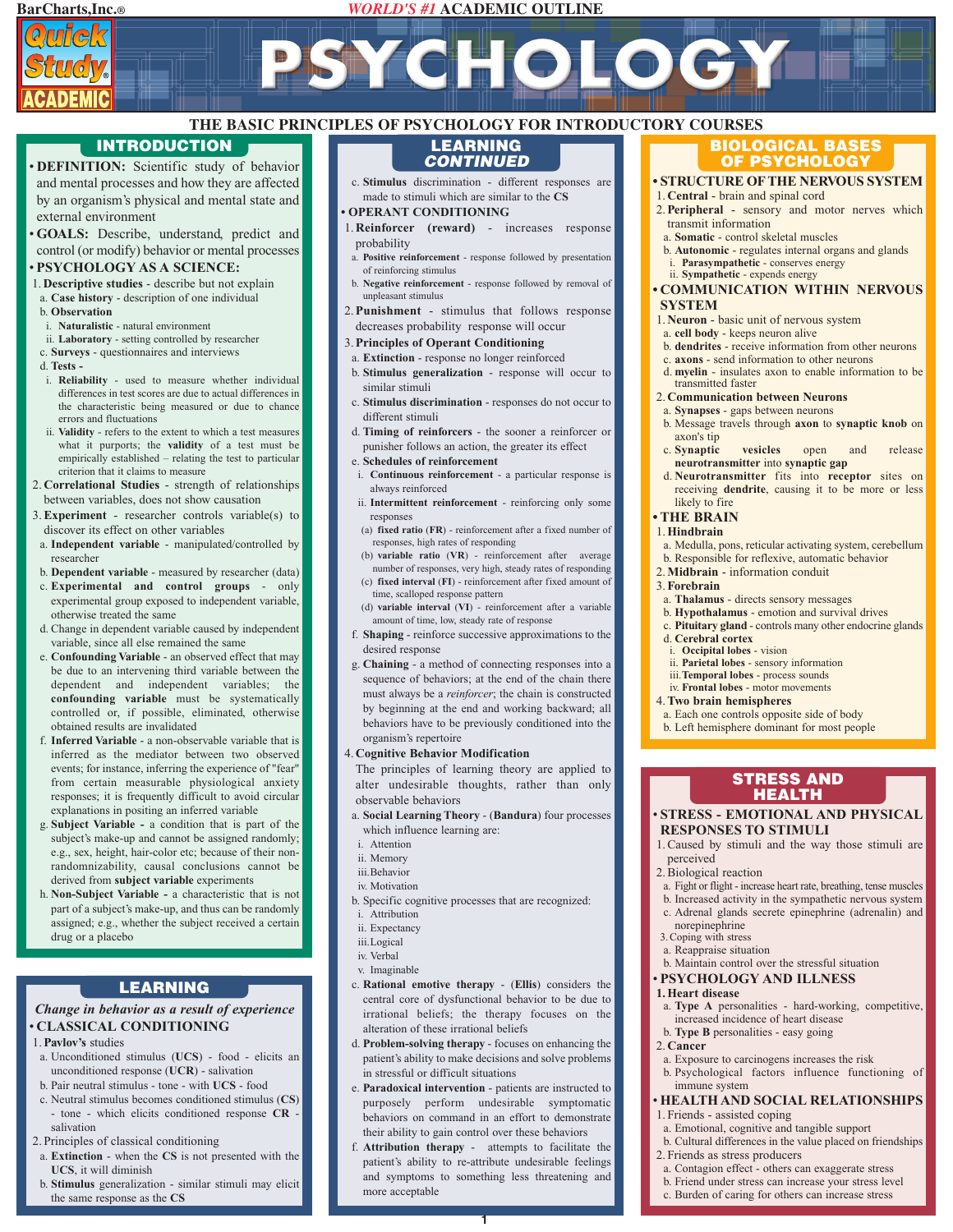### **SENSATION AND PERCEPTION**

- **SENSATION** Awareness of physical changes • **MEASURING SENSATION**
- 1. Absolute thresholds detection of signal 50 percent of time
- 2. **Difference thresholds** (**j.n.d.** *just noticeable difference*)
- a. Difference in sensation detectable 50 percent of time b. **Weber's Law** - change necessary for **j.n.d.** is a

#### proportion of original stimulus • **THE EYE**

- 1. Light enters through the cornea
- 2. Lens focuses light on the retina 3. Retina - at the back of the eyeball
- a. **Rods** respond to dim light
- b. **Cones** respond to color
- c. **Fovea** center of retina, contains only cones, site where vision is sharpest

## • **THE EAR**

#### 1.**Outer ear** - collects sounds waves

- 2.**Middle ear** waves strike eardrum which passes them to three tiny bones which intensify the force of the vibrations
- 3.**Inner ear** contains receptor cells (hair cells) located within the cochlea which initiate nerve impulses which travel to the brain

# • **TASTE**

1. Four basic tastes - *salty, sour, bitter and sweet* - each associated with different receptors or taste buds

# • **SMELL**

1. Receptors in mucous membrane of nasal passage • **SKIN SENSES**

#### 1.**Touch (pressure), warmth, cold and pain**

- **PERCEPTION** organization and interpretation of sensations
- 
- 1. World seen as constant, although the sensations may change
- 2. Needs, beliefs, emotions and expectations all influence perception

# **LANGUAGE, THINKING AND INTELLIGENCE**

- **LANGUAGE** Rule-governed system of symbols used to represent and communicate information
- 1. Understanding language
- a. **Phonology** knowledge of sounds
- b. **Semantics** knowledge or word meanings
- c. **Syntax** knowledge of grammatical structure
- i. **Deep structure** meaning
- ii. **Surface structure** organization of words d. **Psycholinguistics** - the study of the ability to
- produce and understand language

# 2. Acquiring language

- a. Rules and strategies are innate
- i. Basic timing and sequence of language development is similar across cultures
- ii. Children learn the rules of their native language, (i.e., overgeneralization)
- b. Particular language acquired is based on experience
- 3.Language and thought language has an impact on how easily we process information

# • **THINKING**

- 1. Using concepts apply past experiences to present thoughts
- a. Concept a mental grouping of a set of objects or events on the basis of important common features
- b. Must be learned through definition or example c. Concepts aid in predicting and interpreting events
- and organizing experiences
- 2.**Problem solving** set of information used to achieve goal
- a. **Strategies**
- i. Define the problem

# **QuickStudy LANGUAGE, THINKING AND INTELLIGENCE** *CONTINUED*

- ii. Use **algorithms** (systematic methods guaranteed to produce a solution) or
- iii.Use **heuristics** (a rule that may or may not produce a solution), (i.e., simplification, reasoning by analogy) b. **Insight** - sudden understanding of solution
- •**INTELLIGENCE** *capacity to acquire and use knowledge*

# 1. Measuring intelligence

- a. **Binet** IQ tests mental age (as determined by a test) divided by chronological age = IQ
- b. **Wechsler** tests include verbal, mathematical and nonverbal thinking skills
- c. Average score is 100, scores describe a bell-shaped (normal) distribution
- d. I.Q. (**I**ntelligence **Q**uotient) is computed by dividing a person's "mental age" by their "chronological age"
- and multiplying by one hundred; yielding the formula: **IQ = (MA/CA) X 100**
- 2. Uses of IQ tests
- a. As a predictor of school success
- b. Concerns about being "culture fair"
- 3. Nature of intelligence one ability or many?

#### 4. Influence of the environment

- a. **Hereditability** studies over a forty-year span have revealed 50 – 80 % genetic component to IQ. Consequently, the general conclusion seems to be that heredity has a substantial effect on IQ scores, with at least half the observed variation in IQ scores attributable to genetic differences
- b. Experience determines point within genetic range 5. Extremes in intelligence
- a. **Intellectually Challenged** IQ below 70
- i. **Biologically based** Downs syndrome, fetal alcohol syndrome
- ii. **Psychosocial** disease, malnutrition, lack of intellectual stimulation
- b. **Intellectually gifted** skills on one or more intellectual domains

# **MEMORY**

# *Ability to retain and retrieve information*

- •**INFORMATION PROCESSING THEORY** 1. Information must be encoded to be processed by
	- brain
- a. **Storage** retention of information
- b. **Retrieval** accessing information 2. Three memory systems
- a. **Sensory** literal copy of information held for 1-2 seconds
- b. **Short-term**
- i. Limited capacity  $(7 + or 2$  items)
- ii. Information held for about 30 seconds; then it is forgotten or further encoded and placed in long-term memory

# c. **Long-term**

- i. Unlimited capacity
- ii. Information stored and retrieved by category

# 3.**Forgetting**

a. In **sensory memory** - through decay

#### b. In **short-term memory**

- i. Limited capacity subject to "filling up"
- ii. Can retain information through rehearsal
- (a) Maintenance (rote) rehearsal (b) Elaborative rehearsal - associating new with old
- information
- c. In **long-term memory**
- i. **Decay** information fades if not used
- ii. **Forgetting**
- (a) **Interference** similar items interfere
- (b) **Motivated** conscious or unconscious "hiding" a memory
- (c) **Cue-dependent** unable to gain access to the information (d) **Zeigarnik effect** - interrupted, or incomplete tasks seem
- to be better remembered than completed tasks (e) **Non-verbal memory** - pictures are remembered
- significantly better than words; motor memory seems to be impervious to decay

**2**

## **SOCIAL PSYCHOLOGY**

• **ROLES - A social position governed by norms**

a. Students assigned to "guard" or "prisoner" roles b. Student behavior reflected their assigned roles

a. Participants thought they were part of an

b. "Teacher" was instructed to shock "learner" for

c. Majority of "teachers" complied with the

**SOCIAL COGNITION** - how the social environment influences thoughts,

1.**Attribution** - motivation to explain behavior a. **Situational** - caused by the environment b. **Dispositional** - caused by something within

c. **Fundamental attribution error** - overestimate dispositional and underestimate situational

d. **Self-serving bias** - use dispositional attributions for good behaviors and situational attributions to excuse our own behaviors 2.**Stereotypes** - summary impressions when all members of a group share common traits 3.**Attitude** - a relatively enduring opinion including both cognitive and emotional

a. Attitudes and behavior influence each other b. **Cognitive dissonance** - when an attitude and behavior conflict, we are motivated to make

4.**Prejudice** - unjustified negative attitudes

• **CONFORMITY** - behavior that occurs as a result of real or imagined group

• **OBEDIENCE** - following orders from an

1.**Groupthink** - tendency for all group members to think alike and suppress dissent 2.**Group Polarization** - tendency of a group to take a more extreme position than those of

•**INDIVIDUALS AND GROUPS**

a. **Diffusion of responsibility** - avoidance b. **Social loafing** - individual slows down to let

c. Bystander apathy will not occur when one

2.Depending on the combination of these elements, produces different dimensions in a

b. **Companionate Love** - intimacy and

the group shoulder the load

i. **Perceives** the need to help ii. **Decides** to take responsibility iii.**Weighs** the costs of helping iv.**Knows** how to help • **LOVE** - (**Sternberg**) 1.Has three related components:

1.**Norms** - conventions by which we live 2.**Zimbardo's Prison Study**

3.**Milgram's Obedience Study**

instructions to administer shock

experiment in learning

perception and belief

wrong answer

individual

components

them consistent

toward a group

individual members 3.**Responsibility**

pressure

authority

a. **Intimacy** b. **Passion** c. **Commitment**

relationship:

commitment

commitment

a. **Liking** - intimacy alone

e. **Infatuation** - passion only

c. **Empty Love** - commitment alone d. **Fatuous Love** - passion and commitment

f. **Romantic Love** - intimacy and passion g. **Consummate Love** - intimacy, passion, and

causes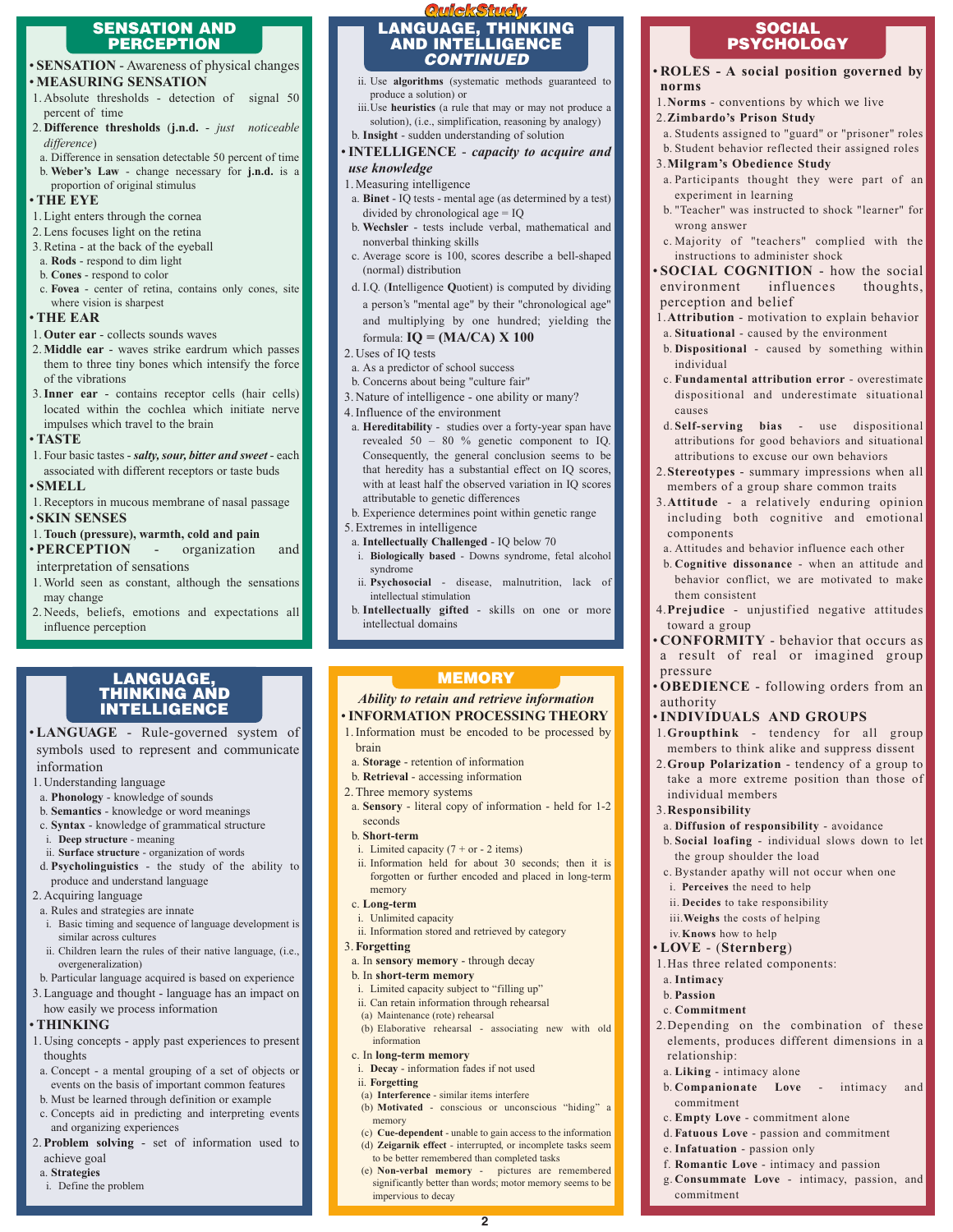# **DEVELOPMENT**

# • **DEFINITIONS**

- 1.**Learning** influence of experience (nurture)
- 2. **Maturation** unfolding of biological patterns (nature)
- 3. **Critical Periods** early development periods during which particular early experiences are essential
- 4. **Stages** organization of behaviors and thoughts during particular early periods of development defined by relatively abrupt change

#### • **COGNITIVE DEVELOPMENT**

#### 1.**Piaget**

- a. **Assimilation** fit new information into what is known
- b. **Accommodation** change existing beliefs in response to new knowledge
- c. Stages of development
- i. **Sensory-motor stage** (**birth 2**) object permanence ii. **Preoperational stage** (**2-7**) - use of symbols and language; egocentric; lack the principles of conservation
- iii. **Concrete operational stage** (**7-11**) understand conservation, identity, grounded in concrete experiences
- iv.**Formal operations stage** (**12-adult**) abstract reasoning 2. Language development - acquisition depends on
- biological readiness and experience

#### • **SOCIAL DEVELOPMENT**

- 1. Attachment emotional tie between infant and caretaker (**Harlow's** monkey studies)
- 2. Sex typing learning "masculine" or "feminine" a. Identification with the same sex parent
- b. Rewards and punishments for sex appropriate behavior
- 3. **Erikson's stages**
- a. Trust Versus Mistrust:  $0 2$  years of age
- b. Autonomy Versus Doubt and Shame: 2- 3 years of age c. Initiative Versus Guilt:  $3 - 6$  years of age
- d. Industry Versus Inferiority: 6 11 years of age

#### • **MORAL DEVELOPMENT** - **Kohlberg Theory:**

- 1.**Preconventional morality** obey because ordered to or will be punished
- 2. **Conventional morality** based on trust, loyalty or understanding social order
- 3. **Postconventional morality** laws are situational and can be changed

#### • **CHRONOLOGICAL DEVELOPMENT**

#### 1. **Newborn Child**

- a. Reflexes automatic behaviors, rooting, sucking, swallowing, startle, etc.
- b. Vision nearsighted, interested in novelty
- c. Social skills
- i. Smile at 4-6 weeks in response to faces
- ii. Rhythmic "conversations"
- 2. **Adolescence**
- a. **Biological development** increased hormone production; sex organs mature; growth spurt
- b. **Intellectual development** formal operational (abstract reasoning), independence, questioning 3. **Aging**
- a. **Transition Theories** unanticipated, anticipated, nonevent, chronic hassle
- b. **Major Milestones** starting out, marriage or living alone, parenthood, empty nest, midlife crises, retirement, widowhood

# **PERSONALITY**

#### *Distinctive patterns of behavior, thoughts and emotions that characterize individual's patterns of adaptation*

# • **THE ORIGINS OF PERSONALITY**

- 1. Biological and genetic influences
- 2. Experience cultural and unique
- 3. Stability and change
- a. Genetic characteristics relatively stable through life
- b. Less active, hostile and impulsive with age
- c. Personality changes as a result of life experiences

# • **FREUD**

- 1.**Personality** consists of three parts
- a. **Id** basic biological urges; unconscious
- b. **Ego** gratifies urges within acceptable bounds; conscious
- c. **Superego** values and ideals of society; conscience

# **QuickStudy PERSONALITY** *CONTINUED*

- 2.**Psychosexual** development
- a. **Oral** stage (**0-1**) sucking, feeding, etc.
- b. **Anal** stage (**2-3**) defecation c. **Phallic** stage (**3-5**) - sexual attraction to the opposite
- sex parent produces the Oedipus complex
- d. **Latency** period (**5-puberty**) sexual feelings forgotten; child concentrates on skill development e. **Genital** stage - **adult** sexual relationships
- 3. **Anxiety** unjustified fears resolved by ego through use of defense mechanisms
- a. **Repression** active exclusion of unconscious impulses from consciousness
- b. **Projection** attribute to others our thoughts and feelings c. **Reaction formation** - behavior patterns opposite to
- our anxiety producing urges d. **Displacement** - redirects anxiety producing
- behaviors to a more acceptable target
- e. **Rationalization** substitute "good" reasons for real reasons for behavior
- 4. **Defense Mechanisms**
- a. **Denial** the refusal to acknowledge an external source of anxiety
- b. **Fantasy** utilizing imagination to satisfy desires that are, in reality, highly unlikely (e.g., sexually fantasizing about a celebrity)
- c. **Intellectualization** the repression of the emotional component of an anxiety-provoking event; the event is treated in a purely analytical manner
- d. **Regression** resorting to infantile behaviors as a method for avoiding anxiety and/or responsibility
- e. **Identification** identifying with the anxietyproducing stimulus in an attempt to reduce one's own anxiety (opposite of projection)
- f. **Overcompensation** an attempt to conceal perceived deficiencies in one area by excelling in another; e.g., a student with poor academic performance becomes an excellent athlete
- g. **Sublimation** the re-channeling of sexual or aggressive impulses in a socially acceptable direction; e.g., an aggressive person becomes a professional boxer
- **HUMANISTIC THEORIES** people are rational, capable of choice and desire to achieve personal growth
- 1. **Carl Rogers** self-concept directs behavior, conflict between real and ideal self
- 2. **Abraham Maslow** individual strives for selfactualization - fulfillment of potential

#### • **EXISTENTIAL PSYCHODYNAMICS**

- 1. **Yalom** primary drive of the individual is to derive meaning from the complexities of their life experiences; to understand a structure, rationale, or justification to the events they have experienced; failing this, life is seen as absurd and pointless, leading to despair, depression, and existential crises; the primary concerns of this approach to psychotherapy deal with confronting the issues of *death, freedom, existential isolation, and meaninglessness*
- **SOCIAL COGNITIVE THEORY** how and under what situations thoughts and behaviors are learned

#### • **CONSISTENCY IN PERSONALITY**

- 1.**Trait** relatively enduring quality or characteristic
- 2. **Cross-situational** most central to self-concept
- **PERSONALITY ASSESSMENT**
- 1. Assessment **methods** must be: a. **Reliable** - same results over time
- 
- b. **Valid** measure what it is supposed to measure 2. **Interview**
- a. **Advantage** tailored to individual's previous answers b. **Disadvantage** - low reliability
- 3.**Observation**
- a. times particular behavior occurs
- b. Good reliability
- 4. **Self-report**
- a. **MMPI** to diagnose psychological disorders
- b. Ten primary scales measure personality dimensions
- 5.**Projective techniques** *individual provides an interpretation of ambiguous material*
- a. **Rorschach** inkblots
- b. **Thematic Apperception Test** (**TAT**)
- c. Concerns about reliability and validity since interpretations are subjective

**3**

#### **MOTIVATION AND EMOTION**

# • **MOTIVATION** - need or desire to act a certain

c. **Maslow** - motives organized in a hierarchy of needs physiological, safety, love and belonging, esteem,

2.**Motivational system** - set of motives and behaviors that operate in a particular life area

i. **Hunger signals** - stomach contractions, hypothalamus,

ii. **Food preferences** - cultural, personal and biological

i. **Extrinsic motivation** - working for external reward ii. **Intrinsic motivation** - working for pleasure of activity

a. In the hierarchy of needs, the needs at each level must be satisfied before going on to the next level

i. **Physiological needs** - food, water, sex, and shelter

iii.**Belongingness and love needs** - acceptance and

iv. **Esteem needs** - self-esteem, and esteem from others v. **Self-actualization needs** - realizing one's potential as a

1. **Defining features of emotions** - subjective experience, physiological arousal, expressive

2.**Inborn** - people from different cultural

3. **James-Lange Theory** - emotion is a result of a perception of bodily changes and behaviors 4. **Cannon-Bard Theory** - emotion is a result of perception of a stimulus which causes both physiological changes and subjective feelings 5. **Cognitive Labeling Theory** - emotion is a result of the interpretation of the causes of physiological

6.**Frustration-aggression hypothesis** - aggression results from blocking of efforts to achieve a goal

1. Consciousness not only evolves neurobiologically, but is also formed by the individual's interactions

**CONSCIOUSNESS**

2.The foundation of consciousness is based in the physiology of the brain's left and right hemispheres; there are three fundamental forms of human awareness that are the outcome of this process: a. **Bicameral** - controlled by right hemisphere of brain, which dominates left-hemisphere activity; individual subordinates consciousness of self to control by a group, a higher power, or other individual b. **Modern** - the dominance of the right brain hemisphere over the left is weakened as civilization develops and humans become more autonomous and independent; as humans become more independent,

individual consciousness emerges

and religious frenzy • **SLEEP RHYTHMS**

dreaming

c. **Throwbacks to bicamerality** - the re-emergence of bicameral consciousness in modern life is manifested by episodes of schizophrenia, hypnosis and poetic

1. **REM** - rapid eye movements associated with

a. **Physiological** - hunger, thirst, pain avoidance

way to achieve a goal 1. **Range** of motives

b. **Social** - learned

self-actualization

a. **Hunger and eating**

b. **Sexual motivation** - hormones

3.**Maslow's hierarchy of motivations**

b. The hierarchy of needs

friendship

• **EMOTION**

arousal

• **JAYNES' THEORY**

with culture

ii. **Safety needs** - security needs

creative, productive person

behavior, changes in cognition

backgrounds can identify emotions

environment

origins

itself

c. **Work**